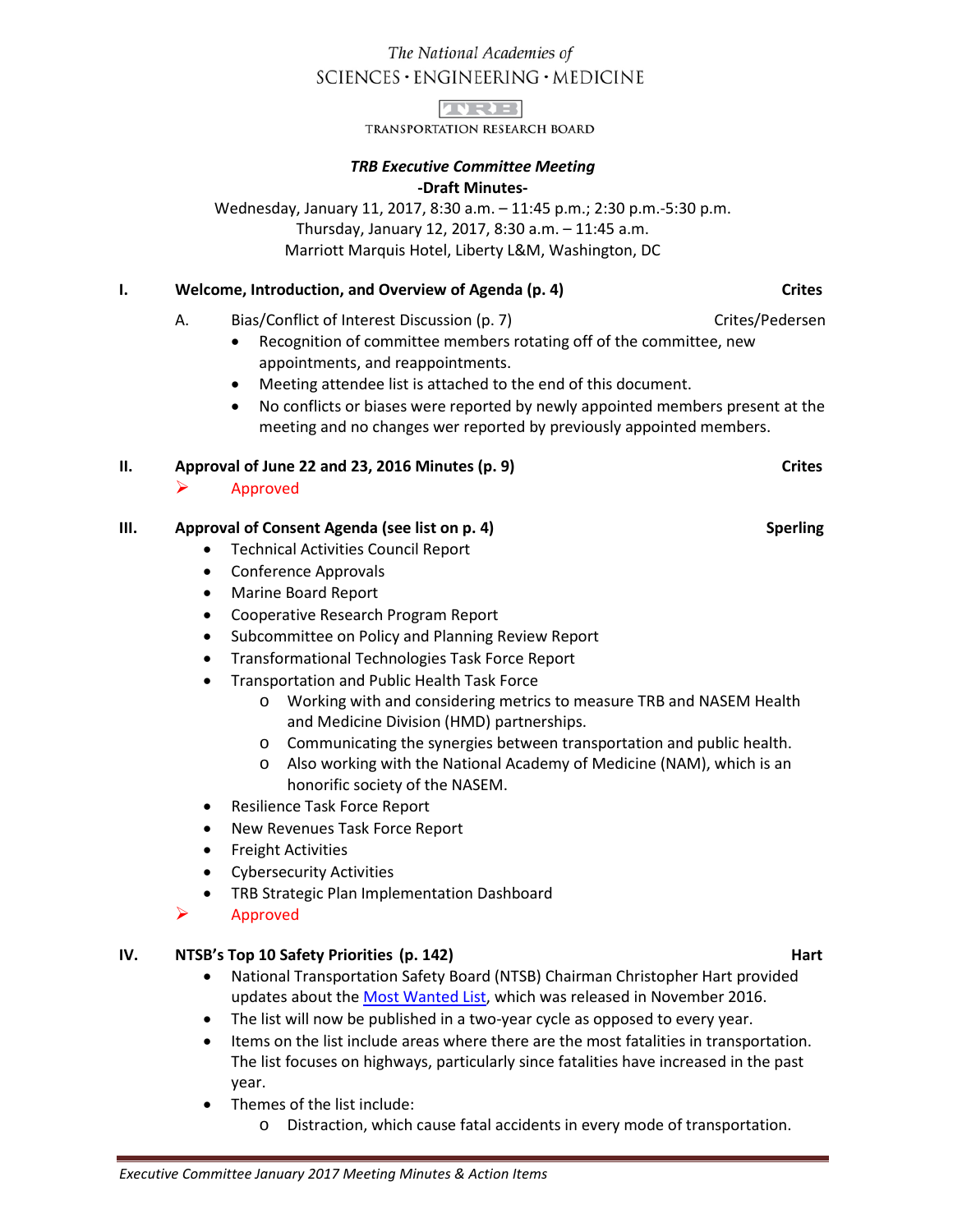- o Fatigue-related accidents: treatable conditions like sleep apnea and sleep deprivation; requiring medical fitness for operators.
- o Safety: strengthening occupant protection and exploring more robust event recorders.
- o Automation, including how to investigate potential failures with automation.
- NTSB is celebrating its 50-year anniversary.

### **V. Executive Director's Report (p. 144) Pedersen**

- o Neil Pedersen highlighted the priorities of NAS President Marcia McNutt:
	- Strategic product and process review
	- **Highlighting evidence-based scientific and policy conclusions**
	- **Better communications**
	- **International engagement**
- o Technical Activities Council / Division
	- Annual Meeting Update, over 13,000 attendees
	- **Implementation of Technical Activities Council (TAC) Strategic Plan**
	- **Thanks to Dan Turner, outgoing TAC Chair**
	- Welcome Hyun-A Park, incoming TAC Chair
	- **TRB** has hired four new senior program officers within the Technical Activities Division in 2016
- o Cooperative Research Program (CRP) staffing changes:
	- Chris Jenks, former Director of CRP, has retired.
	- Chris Hedges has been named Director of CRP.
	- **EXTERGHT EXECTS IN A LOCATA COOPERATIVE Lori Sundstrom has been named Director of the National Cooperative** Highway Research Program (NCHRP) and Deputy Director of CRP.
	- Gwen Chisholm-Smith has been named Director of the Transit Cooperative Research Program (TCRP).
	- **Thanks to John Halikowski, who is outgoing Chair of the American** Association for State Highway and Transportation Officials (AASHTO) Standing Committee on Research (SCOR), the governing committee for NCHRP.
- o CRP published 126 reports in 2016.
- o Pedersen is working with CRP on expediting its research schedule, which includes creating efficiencies with contracting processes and procedures.
- o CRP is ramping up its dissemination strategy to help products transition to implementation.
- o Finances:
	- On track to meet reserve fund targets after implementing measures endorsed by the Executive Committee.
	- The Environmental Protection Agency (EPA) and California Air Resources Board have joined TRB as Sponsors.
	- **Planned Giving Program has secured support from the NASEM Office of** Development.
	- Scott Bennett is the Chair of the New Revenues Task Force.
	- **TRB welcomes Patrice Davenport, Deputy Director, Program Development** and Strategic Initiatives.
- o Thank you to outgoing Executive Committee Members:
	- **Table 13 Ysela Llort**
	- **Kumares Sinha**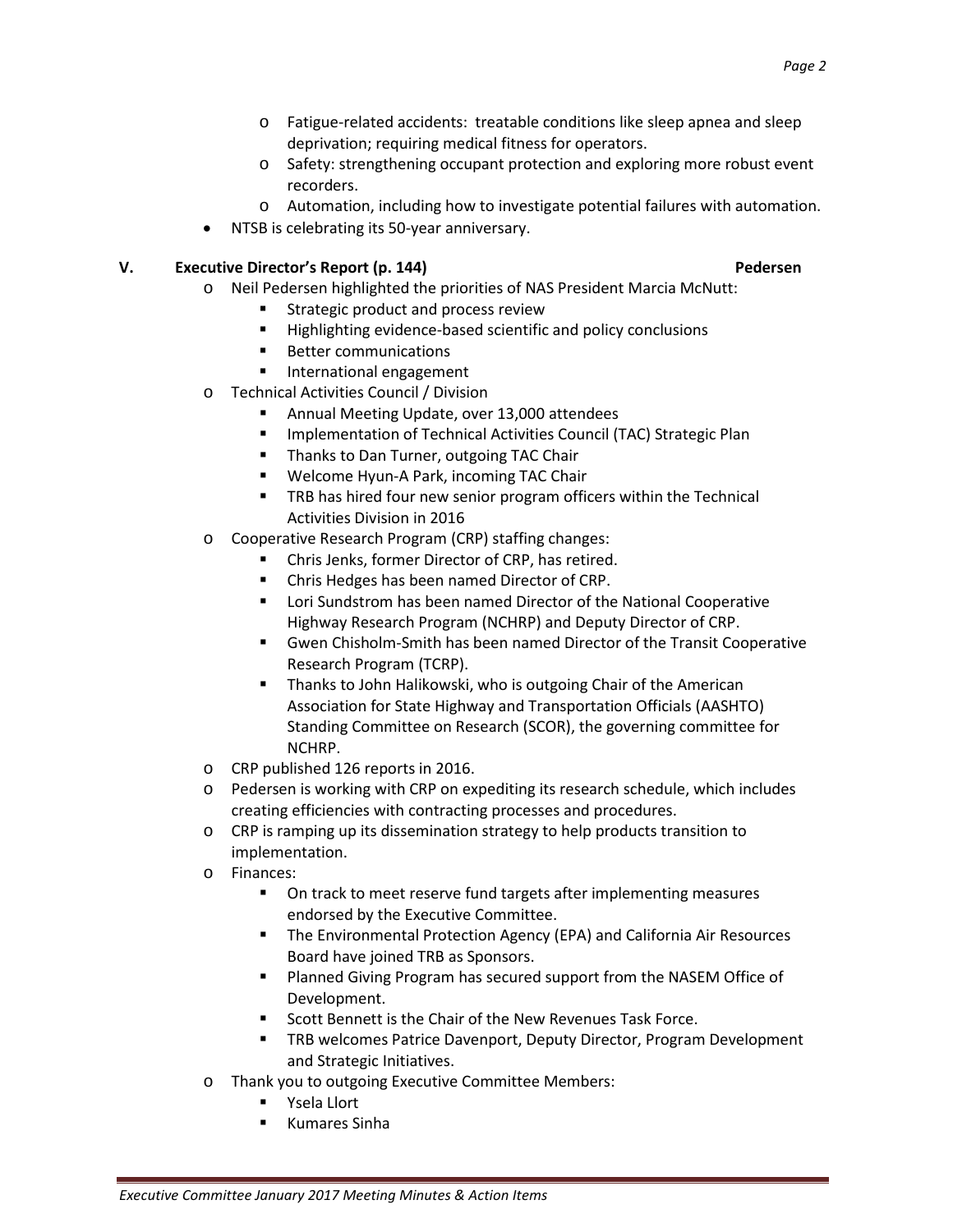- **Kirk Steudle**
- **USDOT** executives
- o Created several subcommittees and taskforces as outlined in the Executive Director's report.
- o Pedersen thanked Jim Crites as 2016 Chair of the Executive Committee and welcomed Malcolm Dougherty (incoming Chair) and Katie Turnbull (incoming Vice Chair).

## **VI. Financial Issues**

- A. TRB Budget and Reserve Fund Status (p. 151) **Pedersen**
	- \$87.7 million in expenditures estimated for 2016
	- Increased Annual Meeting Registration Fees and elimination of printed *Transportation Research Records* have offset the reduction in funding from the U.S. Federal Highway Administration (FHWA).
	- Pedersen projects that TRB will hit reserve fund targets
- B. Organizational Affiliate Package (p. 155) **Bennett**
	- TRB has created a strawman affiliate package proposal and will be meeting with target audiences to see what packages would suit a subscribers' needs.
	- Packages will be presented to the National Academies' leadership, TRB's New Revenues Task Force, and key existing TRB stakeholder organizations.
	- Options will be revised, finalized, and marketed aggressively.

# **VII.** Transformational Technologies: (p. 156) Shaheen Shaheen

- A. [Partners in Research Symposium](http://www.trb.org/Main/Blurbs/174253.aspx) took place on October 31-November 1, 2016, in Detroit, Michigan and attracted 125+ attendees.
- B. Exploring critical research needs and potential partnerships.
- C. Cities can become living laboratories that can pilot projects and provide new data. A systemic framework is needed to help inform policy roadmaps.
- D. First roundtable may focus on automated vehicles.
- **VIII. Break**

### **IX. Panel Discussion Regarding Incoming Administration's Infrastructure Proposals (p. 163)**

- A. Jeff Davis is a Senior Fellow with the Eno Center for Transportation and is also the Editor of the *Eno Transportation Weekly*. His report focused on the current state of the incoming Administration's infrastructure and transportation proposals.
- B. Jack Schenendorf, of Council, Covington & Burling LLP, provided comments about the incoming Administration's proposals, focusing on Congressional reaction to date, as well as anticipated Congressional reaction. He spent 25 years on the staff of the House Transportation and Infrastructure Committee, including six years as the Committee's Chief of Staff. He also served on the Bush/Cheney transition where he was Chief of the Transition Policy Team for the U.S. Department of Transportation. In addition, he was the Vice Chair of the National Surface Transportation Policy and Revenue Study Commission. His report focused on likely Congressional reaction to various infrastructure proposals.
- C. Bryan Grote, Principal with Mercator Advisors, works with state and local governments as well as federal agencies to develop, implement, and assess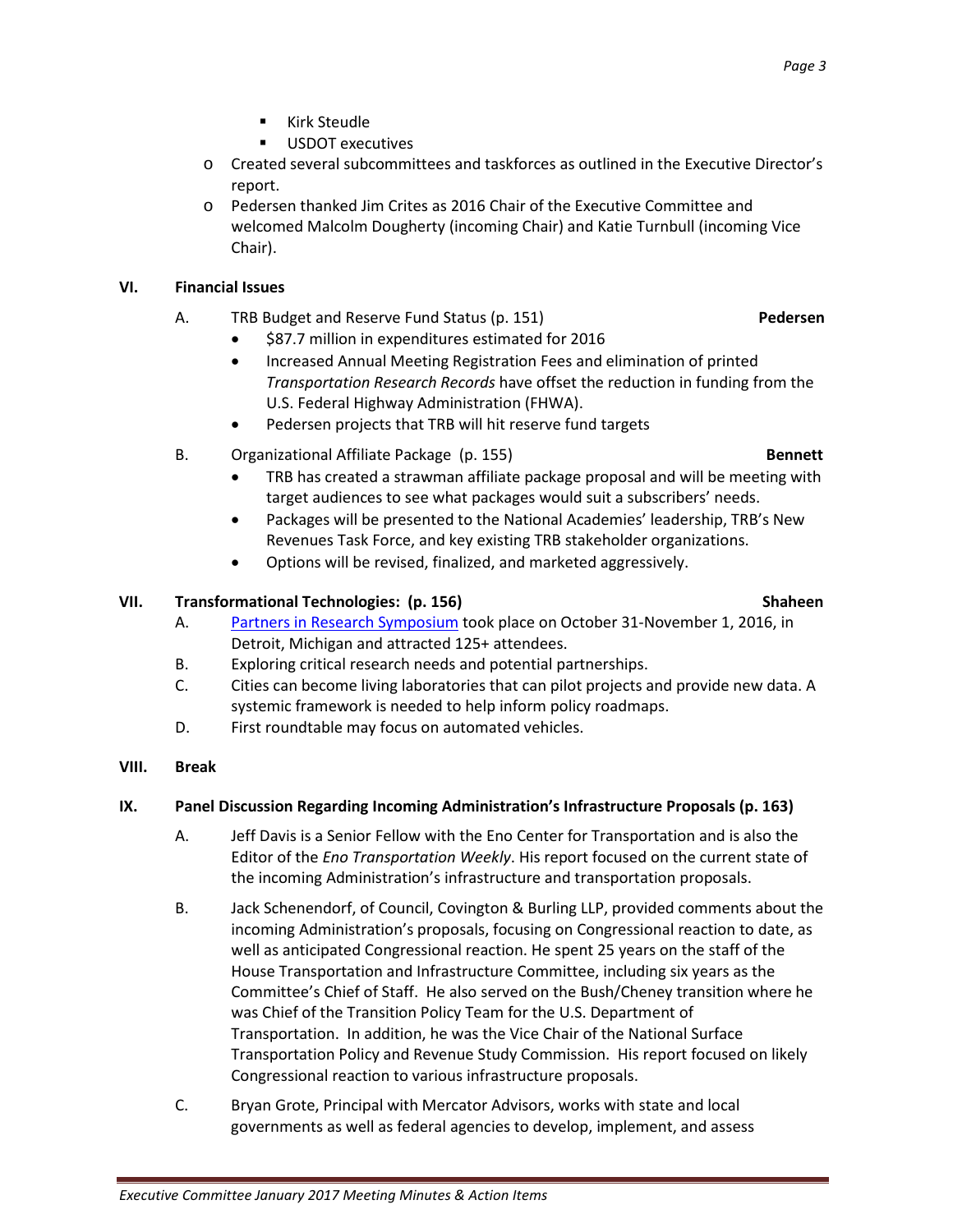transportation policies and finance programs. He is a former member of the National Surface Transportation Infrastructure Financing Commission. He provided comments on the incoming Administration's proposals, particularly focusing on the financing issues associated with the various proposals offered to date.

### **X. Chairman's Luncheon – Washington Convention Center, Ballroom AB**

## **XI. Activities of the National Academies of Sciences, Engineering, and Medicine (p. 174)**

- A. Lauren Alexander Augustine is the Director of the Program on Risk, Resilience, and Extreme Events in the Office of Special Projects in the Division of Policy and Global Affairs for the National Academies of Science, Engineering, and Medicine. Augustine provided a briefing on the Resilient America Roundtable which aims to help communities and the nation build resilience to extreme events, save lives, and reduce the physical and economic costs of disasters.
- B. William Anderson is a Senior Program Officer in the Technical Activities Division for the Transportation Research Board. Anderson outlined TRB efforts to address resilience in its NCHRP and standing technical committee activities in its Resilience Section.

# **XII. Policy Session on Resilience (p. 174)**

# *<http://www.trb.org/Main/TRBExecutiveCommitteeMinutes.aspx>*

- A. Donald Wuebbles, Harry E. Preble Professor of Atmospheric Sciences, School of Earth, Society, and Environment, Department of Atmospheric Sciences, University of Illinois
	- Discussed climate data, the current status of the climate, and anticipated trends for the future. The presentation included information about climaterelated hazards and risks, and potential ways to reduce vulnerability and increase resilience to climate change in various regions of the U.S. as well as within the transportation sector.
- B. Susanne DesRoches, Deputy Director, Infrastructure Policy, NYC Mayor's Office of Recovery and Resiliency
	- Discussed lessons learned from Superstorm Sandy and actions taken by transportation agencies in the New York area to better prepare for climaterelated natural disasters.
- C. Alan McKinnon, Professor of Logistics, Kuhne Logistics University, Hamburg, Germany
	- Summarized the June 2016 symposium involving the European Commission, TRB, and U.S. DOT on the adaptation of transportation systems to climate change/extreme weather events. The presentation focused on research needs identified during the symposium.

### **XIII. Break for the evening**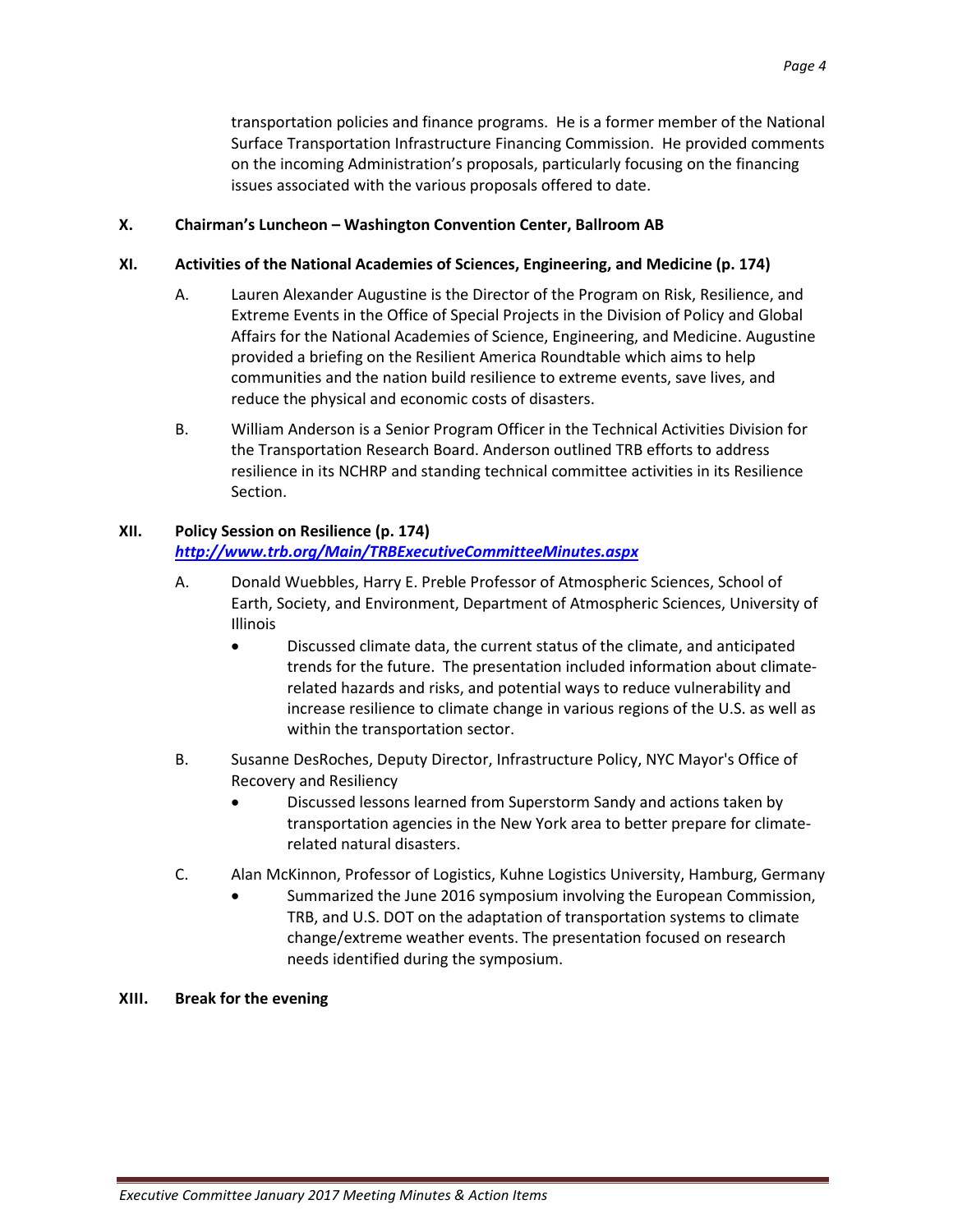### *January 12, 2017*

### **XIV. Summary of Policy Session Houston/Crites**

### *<http://www.trb.org/Main/TRBExecutiveCommitteeMinutes.aspx>*

- A. For the policy session next year, attendees suggested more incorporation of international components within the presentations.
- B. Discussion centered on how physical infrastructure can interact with societal networks. Social networks helped affected communities revitalize after an extreme weather event.
- C. Good news: lots of work has been done; Bad news: it's not going away and there's uncertainty in the modeling. The models are improving; however, the ice melt is happening faster than the models predicted.
- D. Uncertainty with the new Administration: Data collected at universities may provide needed information to help analyze current environmental trends.
- E. The science has gotten better, but more work is needed to translate the science for transportation policy makers and practitioners.
- F. How can TRB help the decision makers in dealing with the degree of uncertainty presented within climate change data?
	- Provide decision makers with risk assessments and tools to make sound decisions.
- G. What are the next steps? Plans should address adaptation and mitigation.
- H. How can we make the impacts tangible for this generation rather than talking about 2100? For scientists, can we attribute certain events to climate change? For engineers, we need to think about operating facilities during these events much differently.
- I. NASEM report mentioned: Attribution of Extreme Weather Events in the Context of [Climate Change.](https://www.nap.edu/catalog/21852/attribution-of-extreme-weather-events-in-the-context-of-climate-change)
- J. States have developed integrated programs. Also, states face tension when shifting assets to risk management. This requires allocating scarce resources from maintenance and other programs.
- K. The transportation resource allocation process is one of prioritization. Many day-today concerns like congestion or public transportation availability may capture attention, but extreme events could prove to be high-consequence for an agency. We need to figure out how to allocate resources prior to an emergency.

### **XV. Future of the Resilience Task Force (p. 177) Crites**

- A. State DOT CEOs need guidance, including that focused on infrastructure resilience in the face of climate change.
- B. There is recognition that humans are influencing the changes taking place in the climate.
- C. Locations that are more susceptible to extreme events need toolboxes and best practices to help their agency prepare proactively by using mitigation and adaptation techniques.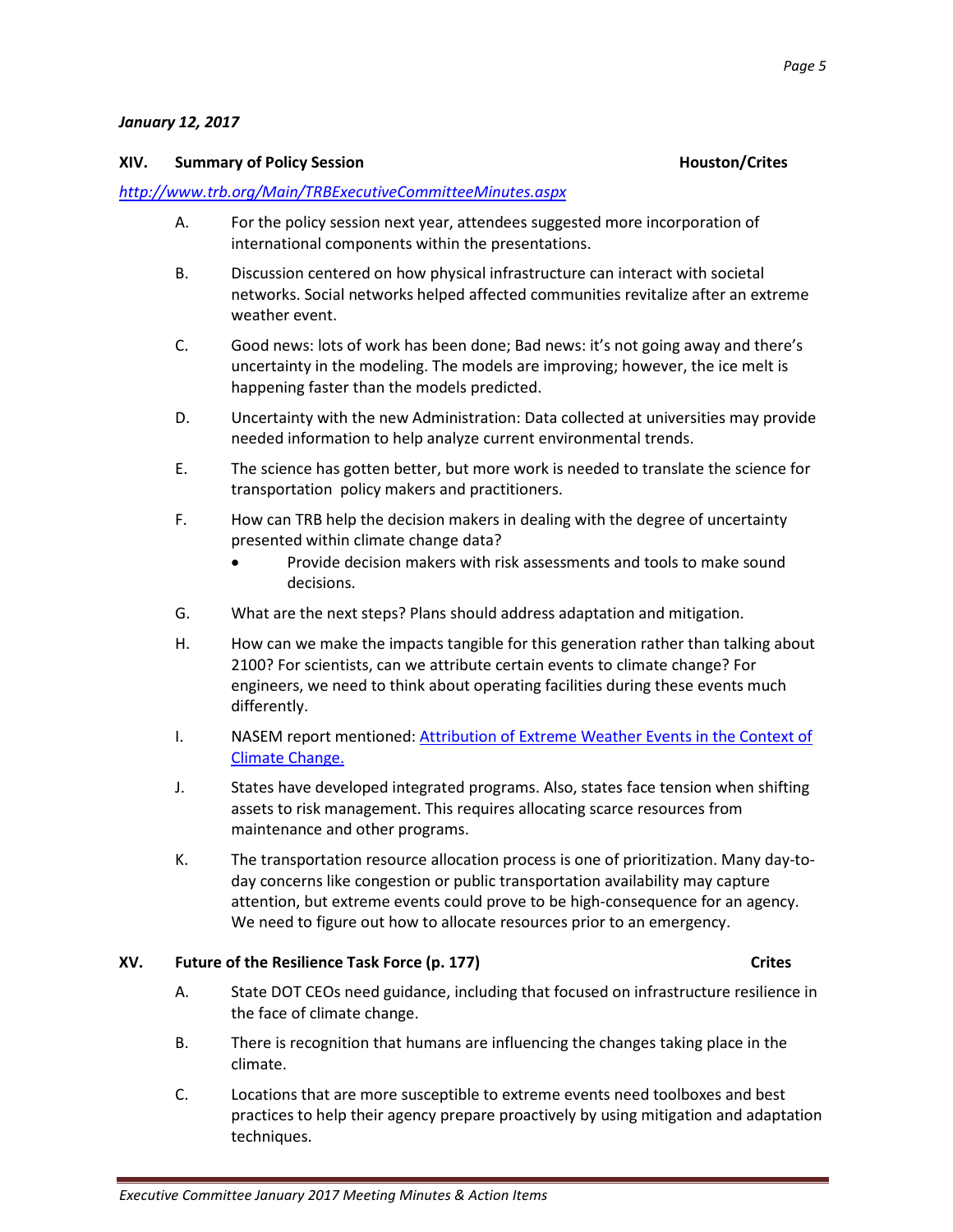- D. Address the problem using an interdisciplinary lens. For example, NASEM is working with DHS on the Resilience Roundtable so TRB could use this information to apply to transportation.
- E. Does the taskforce specialize on adaptation or risk management?
- Action: The resiliency taskforce will continue, in coordination with the NASEM, to help the broader transportation community know about its work.
	- o Communicate current reports.
	- o The Executive Committee will form a smaller group to define a focused scope.

## **XVI. Future Policy Session (p. 184)**

Action: The concept of "smart cities," including virtues and limitations of the concept.

### **XVII. Communications**

- A. Marketing and Communications Plan (p. 190) Marflak
	- Website improvements:
		- o A new www.TRB.org front page redesign will be released in March 2017.
		- o Provided an overview of TRB's social media strategy and growth during 2016, highlighting the channels of Facebook, Twitter, and LinkedIn.
	- E-Newsletter:
		- o 67,000 subscribers
		- o Data collected on newsletter clicks over the course of one year, combined with a survey of newsletter subscribers concluded the following:
			- Most readers are satisfied with the content of the TRB E-Newsletter.
			- **Those who were not satisfied with the newsletter did not know** they could customize their newsletter. TRB will undertake a customization campaign to inform subscribers about how they can modify their preferences.
			- No additional action will be taken to refine the newsletter at this time.
	- New partnerships fostered with transportation organizations in 2016:
		- o American Traffic Safety Services Association (ATSSA)
		- o Women's Transportation Seminar (WTS)
		- o Conference of Minority Transportation Officials (COMTO)
		- o Intelligent Transportation Society (ITS) of America
		- o Association of Metropolitan Planning Organizations (AMPO)
		- o Transportation Research Congress (TRC China)
		- o Transport Research Arena (TRA Europe)
		- o World Road Association (PIARC): Memorandum of Understanding signed September 2016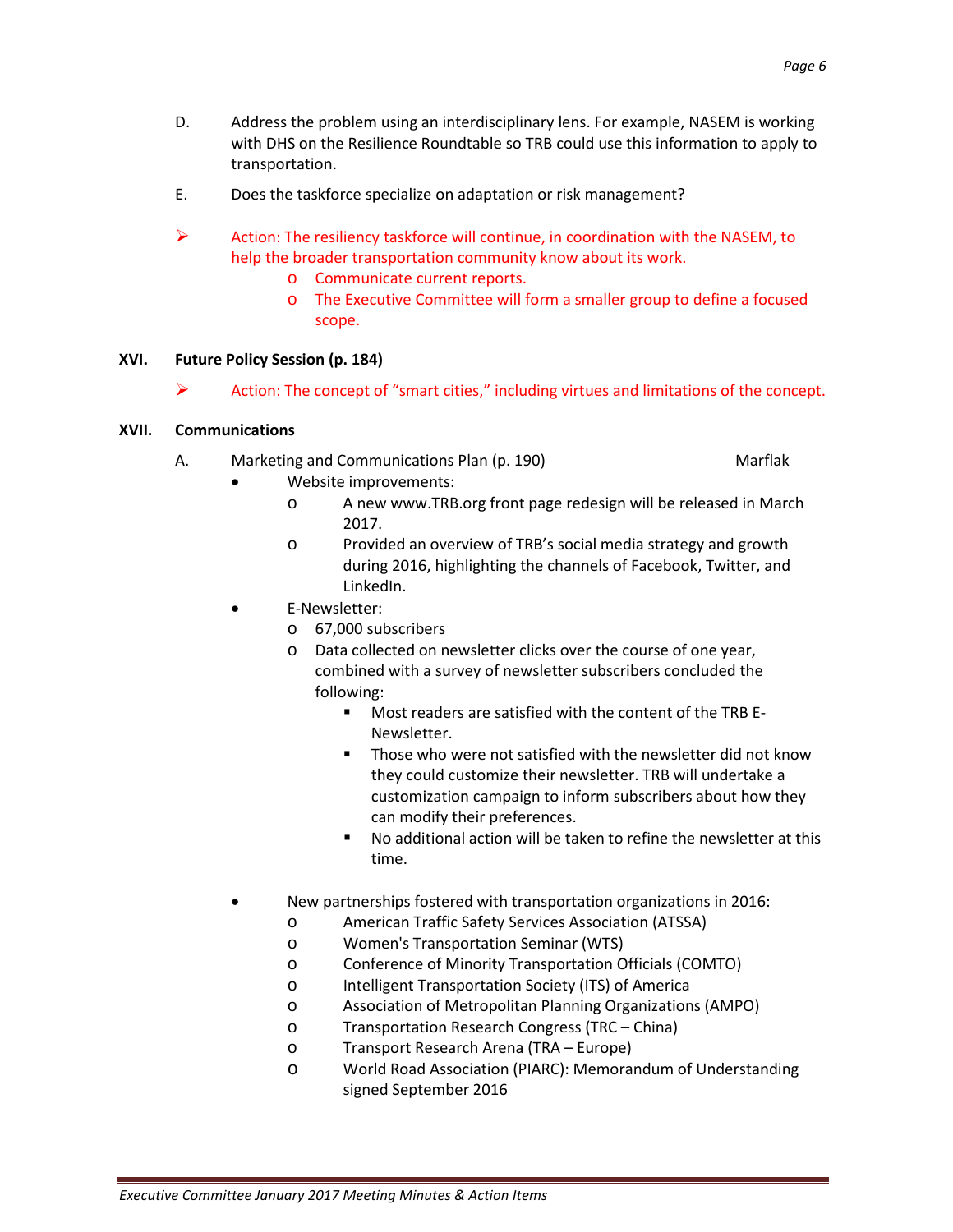- B. TRB Centennial (p. 204) **Houston** Houston
	- TRB will be organizing a Centennial Task Force to start planning for TRB's 100th anniversary in 2020. The Task Force will be developing recommendations in 2017 for review by the SPPR in October 2017.
	- In 2018, the role of the Centennial Task Force will be to develop a marketing and communications plan for the effort; identify events to promote the centennial; and develop a timeline for development, delivery, marketing, and promotional items leading up to the events.
	- In 2019, the Centennial Task Force will provide oversight and advice to implement the various events.

### **XVIII. Break**

### **XIX.** Broadening Participation (p. 208) **Hanson Hanson Hanson**

- A. The role of the SNO is to ensure that all TRB reports meet NRC standards for objectivity and quality; and to track and promote overall participation of minorities and women in all TRB committees. Age, gender, geography, race, and ethnicity are dimensions that the Academies track because diversity provides better research and policy outcomes.
	- Hanson provided an update on the project approvals and recent minority participation TRB volunteer committees.
	- 25 percent of TRB committee members are women.
	- 16-17 percent of TRB committee members are minorities. A number of minorities include Hispanics, who often identify as white.
	- Underrepresented minority group membership remains low at 5-6 percent.
	- Hanson asked the new Diversity and Inclusion Task Force for assistance, particularly with recruiting more underrepresented groups to attend the TRB Annual Meeting.
- B. Diversity and Inclusion Task Force (p. 222) Charles Containers and the Board of Tord
	- The newly established Diversity and Inclusion Task Force will be focusing on:
		- o Stakeholder diversity and inclusion among contractors and volunteers
		- o TRB staff inclusion
		- o Strategic partnerships
		- o TRB's programs and research on diversity and inclusion
		- o Workforce development
	- An interim report will be delivered in 2018
- C. Minority Student Fellows Program (p. 225) Febey
	- To date, 103 fellows have presented research papers and networked at the TRB Annual Meeting. Fellows connect with potential employers, including private companies and transportation agencies.
	- The 2016-2017 program had 21 fellows.
	- The program is supported by TRB, FHWA, the North Central Texas Council of Governments, Stantec, and the South Coast Air Quality Management District.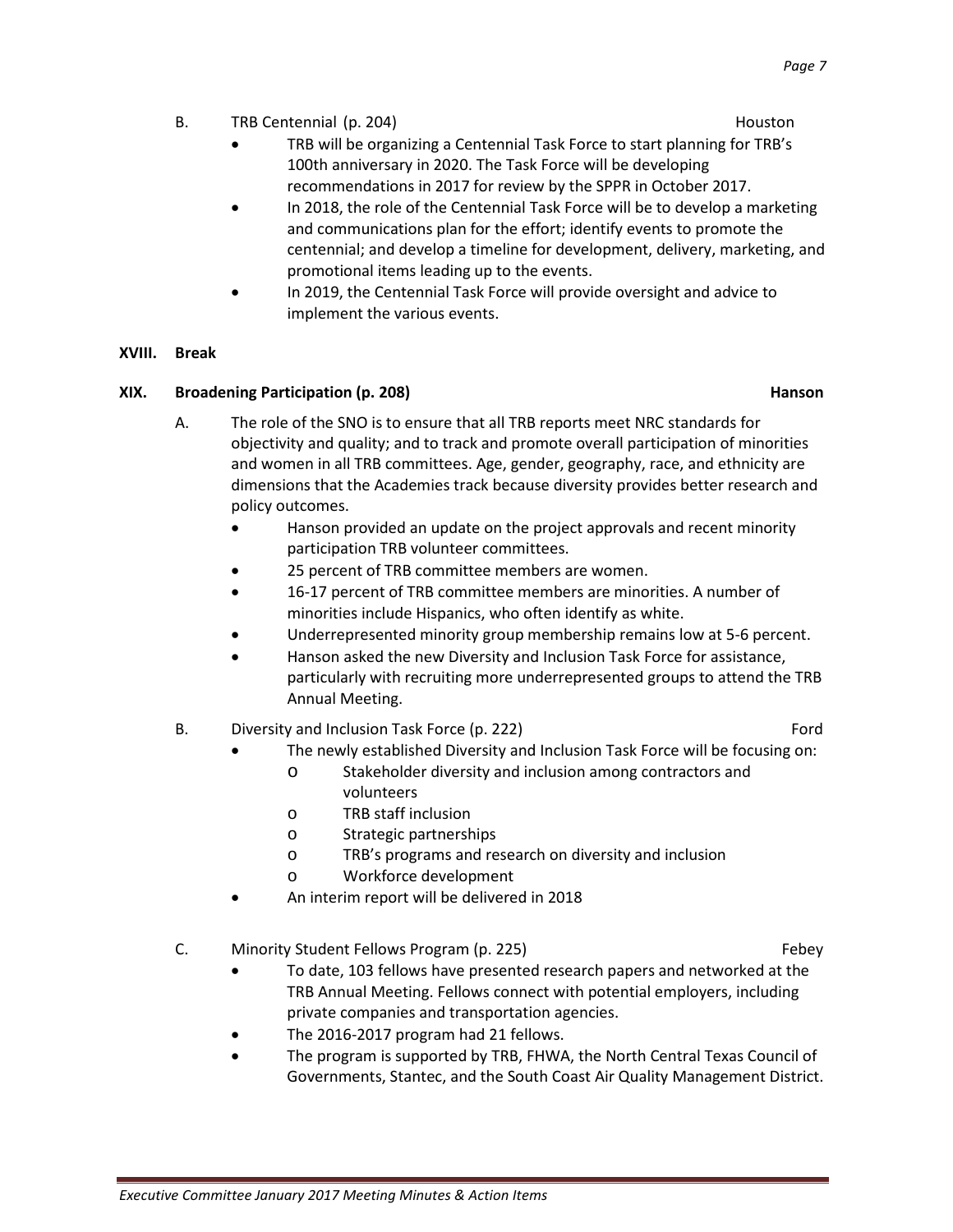- After completing the program, fellows have sought to get involved with Technical Activities and Cooperative Research Program panels.
- Febey is exploring ways to keep the fellows returning to TRB after completing the program.
- D. Young Members Council (p. 230) Niet and Sound Assembly Council (p. 230)
	- Organized session on workforce development issues.
	- Kirley has seen momentum at the group level this year, as participation and programming has increased.
	- Highlighting the work of young members.
	- Brainstorming how to continue to evolve the Young Members Council.
- E. International Activities (p. 231) Llort
	- Aimed at increasing involvement of international members in both TRB committees, and meetings and conferences.
	- In 2016, the International Subcommittee of the Executive Committee was established.
	- In addition to growing the pool of international TRB representatives, a goal of the subcommittee includes increasing cooperation and sharing of international research with TRB stakeholders.

# **XX. Signing of PIARC Action Plan and ECTRI Memorandum of Understanding (MOU) and Action Plan (p. 241)**

- A. The World Road Association (PIARC) and TRB signed an Action Plan to carry out the objectives of their Memorandum of Understanding which was signed in September 2016.
- B. The European Conference of Transport Research Institutes (ECTRI) and TRB signed a MOU and Action Plan to foster and facilitate greater synergies for information exchange and cooperation, and to share that information in transportation communities in their respective regions.

# **XXI. Policy Studies**

A. Future of the Interstate Study (p. 251) Hendrickson

- The Future Interstate Study is being done pursuant to Section 6021 of the Fixing America's Surface Transportation Act of 2015 which calls for the Transportation Research Board to conduct "a study on the actions needed to upgrade and restore the Dwight D. Eisenhower National System of Interstate and Defense Highways to its role as a premier system that meets the growing and shifting demands of the 21st century."
- First and second meetings have been held, and materials are [available online.](http://www.trb.org/FutureInterstate/Future_Interstate_Meetings.aspx)
- Timeline:
	- o 2017: Information Gathering, listening sessions, white papers, case studies, and modeling
	- o January-June 2018: Analysis completed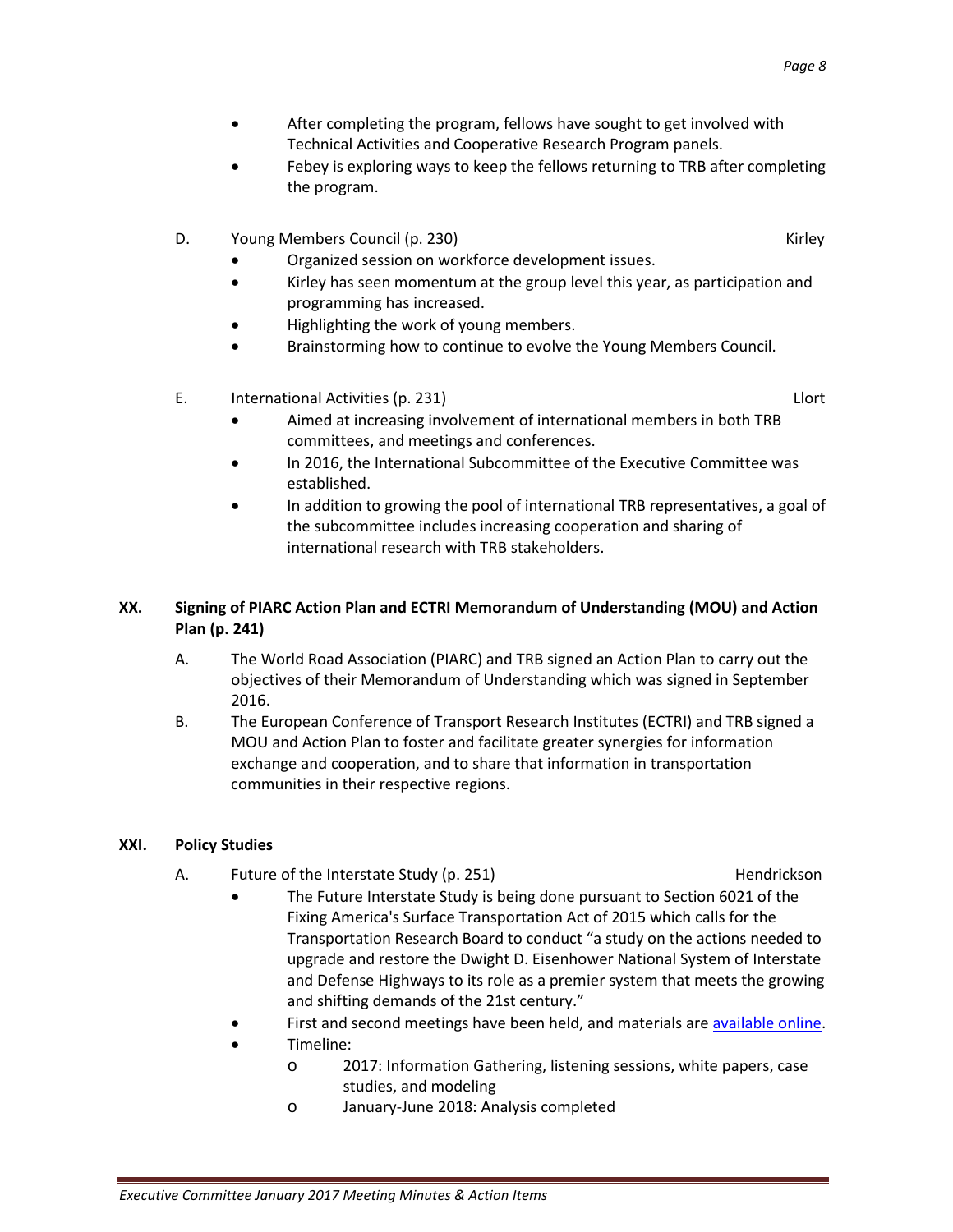- o June 2018: Report finalized
- o December 2018: Report delivered to Congress
- o January-March 2019: Dissemination activities

### B. Policy Studies Godwin and Contract Contract Contract Contract Contract Contract Contract Contract Contract Contract Contract Contract Contract Contract Contract Contract Contract Contract Contract Contract Contract Cont

- Action: approved the Structured Health Monitoring Expert Meeting for the U.S. Army Corps of Engineers
- Potential Studies summarized: (p. 263)
	- o Truck Size and Weight R&D Agenda: FHWA has approached TRB about developing a research and data-gathering agenda to close knowledge gaps.
	- o The FAST Act calls for a TRB Review of the Innovative Bridge Research and Deployment Program authorized in TEA-21. Initiation in 2017 expected.
	- o Update: the Office of Naval Research has requested an update to a 2011 report that evaluated its support of the National Naval Responsibility in Naval Engineering (NNR-NE) initiative.
	- o The Water Infrastructure Improvements for the Nation Act of December 2016 requested a study on the Use of Innovative Materials in Water Resource Projects; however, the funding for this request is uncertain.

### **XXII. Other Business / Summary of Key Points by Chairman Crites**

- Use of the Strategic Plan to guide initiatives outlined above.
- Diversity and inclusion is a challenge. In response, new members have been added to the Executive Committee Task Force to help provide direction.
- Enhancements to communications continue.
- Continuing work to connect international participants to TRB's research.

### **Next Meeting takes place June 21-22, 2017, Keck Building, Washington, D.C.**